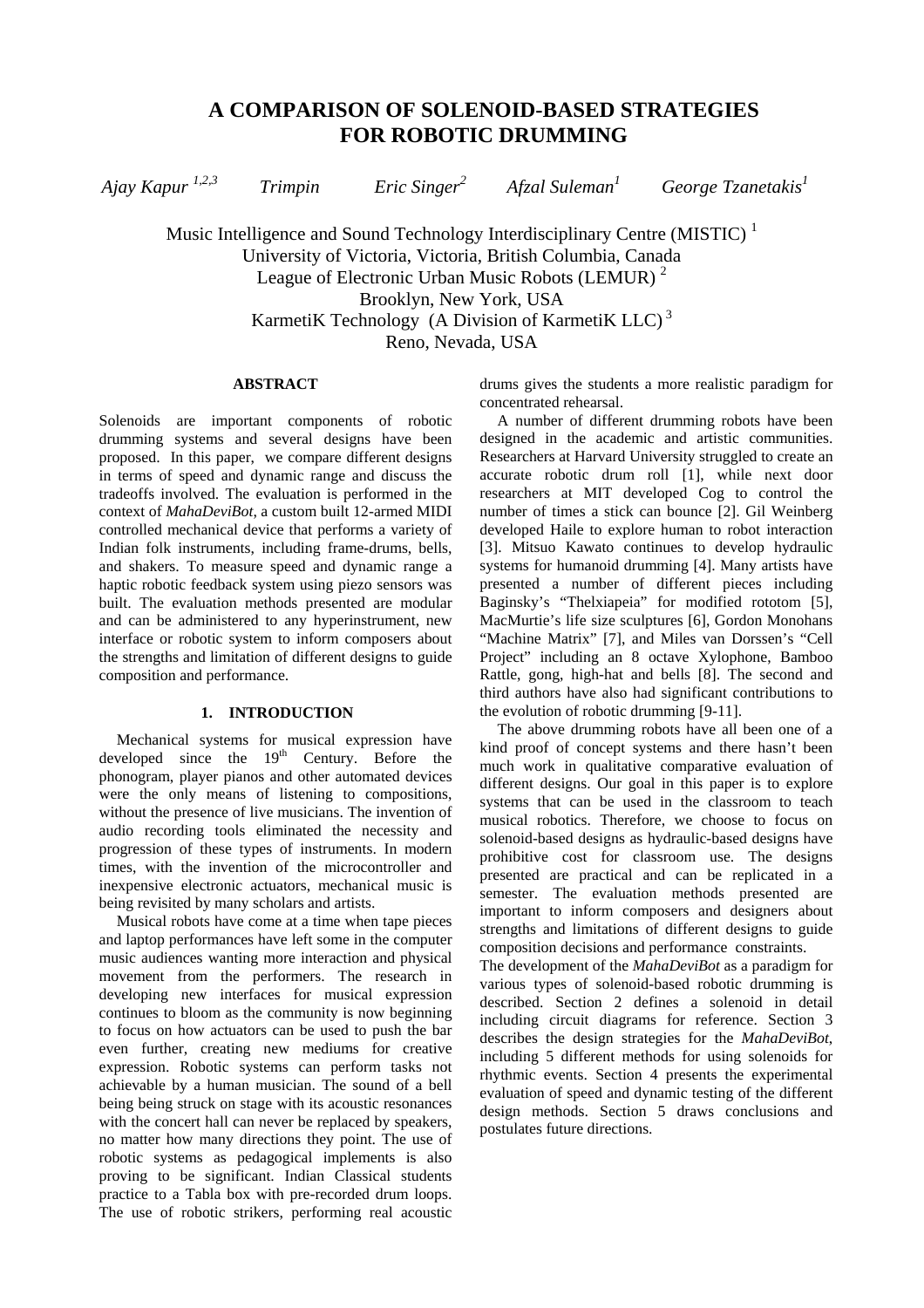## **2. SOLENOID**

A solenoid [12] is a special type of motor which creates linear motion. It consists of a coil of wire with an iron shaft in the center. When current is supplied to the coil, a magnetic field is created and the shaft is pushed. When the current is removed, the magnetic field is no longer present and the shaft returns to its original position. The time period between supplying current and turning it off must be short or the solenoid will overheat and stop working. The more voltage supplied to the solenoid, the harder it will strike down. Thus it can be used in conjunction with Pulse Width Modulation (PWM) to supply variable control of striking power.

The circuit diagram for operating a solenoid is shown in Figure 1. When a coil of wire is moving in a magnetic field, it induces a current in the wire. Thus when the motor is spinning near a magnet and then is turned off, the magnetic field induces a current in the wire for a brief time. This back voltage can damage electronics, especially the microcontroller. Thus a snubber diode is used to block the current from going the wrong way. Also a transistor is used to switch the higher voltage power of the motor to the low voltage power of the microcontroller. There are two types of solenoids, ones that can pull (Figure 3) and ones that push (Figure 2).



Figure 1 - Circuit diagram for a using a Solenoid.

### **3. DESIGN**

Different solenoid-based designs for robotic dumming are evaluated in the context of *MahaDeviBot,* a 12 armed robotic drummer which performs instruments from India including frame drums, bells, and shakers. Four different methods for solenoid-based drumming are described. A robotic head of *MahaDeviBot* is also described. Finally we present a piezo-based haptic feedback system for evaluation experiments and machine's awareness of its own parts.

#### **3.1. Arms**

There are four different designs proposed by the first 3 authors, and appropriately named: Kapur Fingers, Singer Hammer, Trimpin Hammer and Trimpin BellHop and are described.

## *3.1.1. Kapur Fingers*

The Kapur Fingers involve modifications of a push solenoid. One issue with the off-the-shelf versions of the solenoids is that during use they click against themselves making lots of mechanical sound. A key goal for a successful robotic system is to reduce the noise of its parts so it does not interfere with the desired musical sound. Thus the push solenoids were taken apart to reduce noise. The shaft and inner tubing were buffed with a wire spinning mesh using a dremel. Then protective foam was placed toward the top of the shaft to stop downward bounce clicking. Grommets were attached in order to prevent upward bounce-back clicking. The grommets were also used to simulate the softness of the human skin when striking the drum as well as to protect the drum skin.



Figure 2 - Kapur Finger using a grommet and padding.

#### *3.1.2. Singer Hammer*

The Singer Hammer is a modified version of the third author's ModBot [10]. The mechanism strikes a drum using a steel rod and ball. A pull solenoid is used to lift a block that the rod is attached to. The first author added a ball joint system to connect the solenoid to the bar, for security and reliability of strokes. The trade-off was that it added some mechanical noise to the system.



Figure 3 - Singer Hammer with added ball-joint striking mechanism.

### *3.1.3. Trimpin Hammer*

The Trimpin Hammer is a modified version of the second author's variety of percussion instruments invented over the last 20 years [11]. Its key parts include female and male rod ends, and shaft collars. This is a very robust system which involves using a lathe to tap the shaft of the solenoid so a male rod end can be secured. This is a very mechanically quiet device, especially with the added plastic stopper to catch the hammer on the recoil.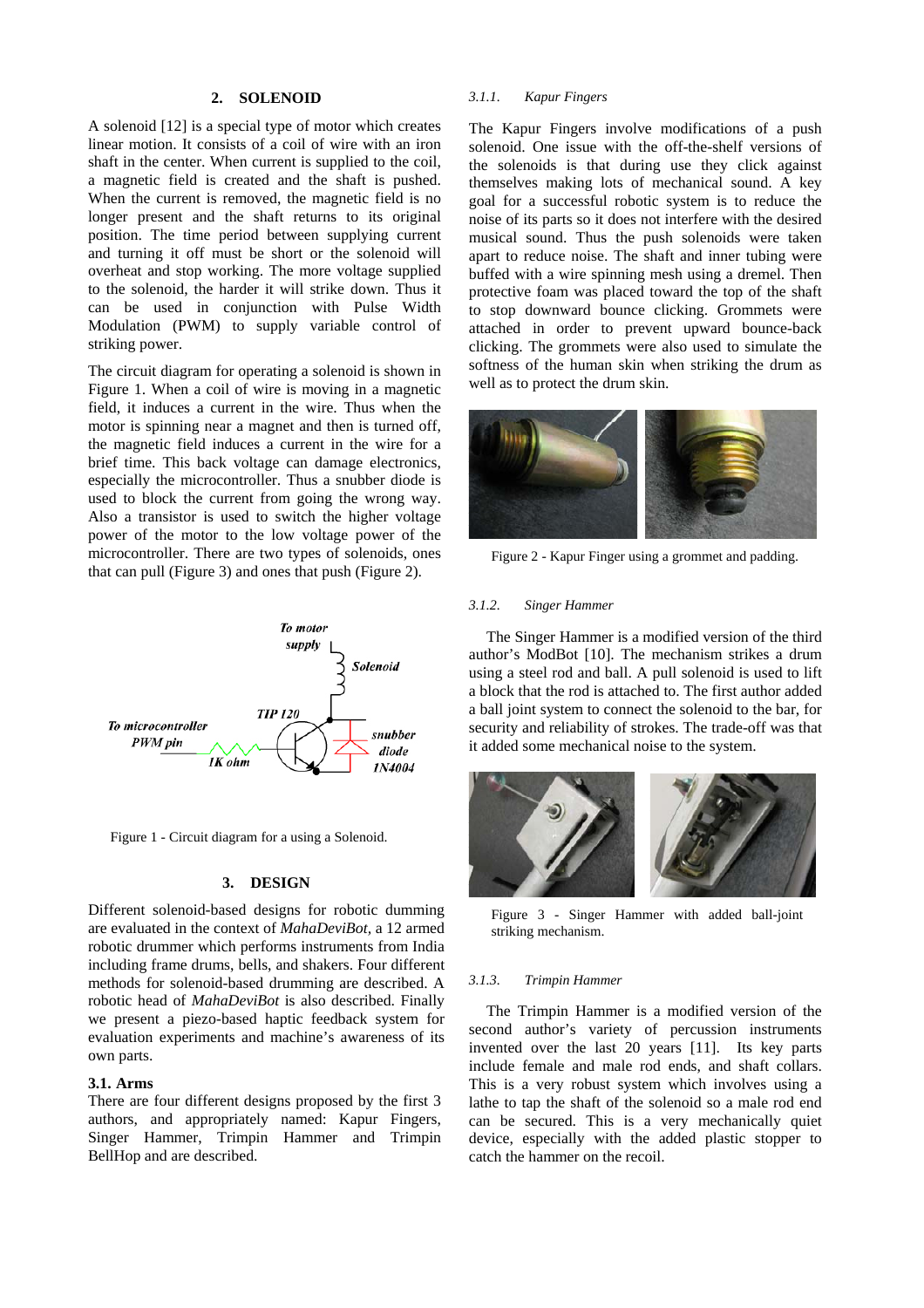

Figure 4 - Trimpin Hammer modified to fit the MahaDeviBot schematic.

### *3.1.4. Trimpin BellHop*

The Trimpin BellHop is a modified version of the second author's ColoninPurple, where 30 such devices were used to perform modified xylophones suspended in the air of a gallery. These are made by breaking open a pull solenoid and extending the inner tubing so that the shaft can be flipped upside down and triggered to hop out of the front edge and strike a xylophone, or Indian bell. These too are very mechanically quiet and robust based on second author's extensive experience.



Figure 5 - Trimpin BellHop outside shell tubing (left) and inside extended tubing (right).

## **3.2. Head**

The headpiece of the *MahaDeviBot* is the robotic head that can bounce up and down at a given tempo. This was made using a pull solenoid attached to a pipe. Two masks are attached to either side and the brain is visualized by recycled computer parts from 10-year old machines which have no use in our laboratories anymore. In performance with a human musician, the head serves as a visual feedback cue to inform the human of the machine-perceived tempo at a given instance in time.



Figure 6 - The bouncing head of *MahaDeviBot*.

## **3.3. Haptic Feedback System**

A haptic feedback system was implemented using piezo sensors attached to the frame drums and other instruments. This was to infuse the system with machine "self awareness" i.e. to know about the capabilities and limitations of its own implements. If the machine triggers a robotic drum strike and the piezo does not receive a signal, then it knows to increase the volume for the next strike. If it reaches its maximum volume ability and still no signal is received, then it knows that the mechanism is malfunctioning. This will trigger the machine to shut off and disable itself from further action during a performance to save power and reduce unnecessary mechanical noise. This feedback system is also used for the evaluation experiments described in the following section.

## **4. EXPERIMENTAL EVALUATION**

# **4.1. Speed Tests**

Speed tests were administered to each type of solenoid-based system using the ChucK[13] stronglytimed programming language. The frequency of successive strikes began at 1 Hz and was incremented by .01 Hz until it was observed that the mechanism was malfunctioning. The maximum speeds obtained by each device are portrayed in Figure 7.



Figure 7 - Maximum speeds attainable by each robotic device.

### **4.2. Dynamic Range Tests**

Dynamic range experimentation was administered by triggering robotic strikes with increasing strength using MIDI velocity messages ranging from 1 to 127. The piezo sensors placed on the drums measure the actual response for each dynamic level. Results are show in Figure 8.